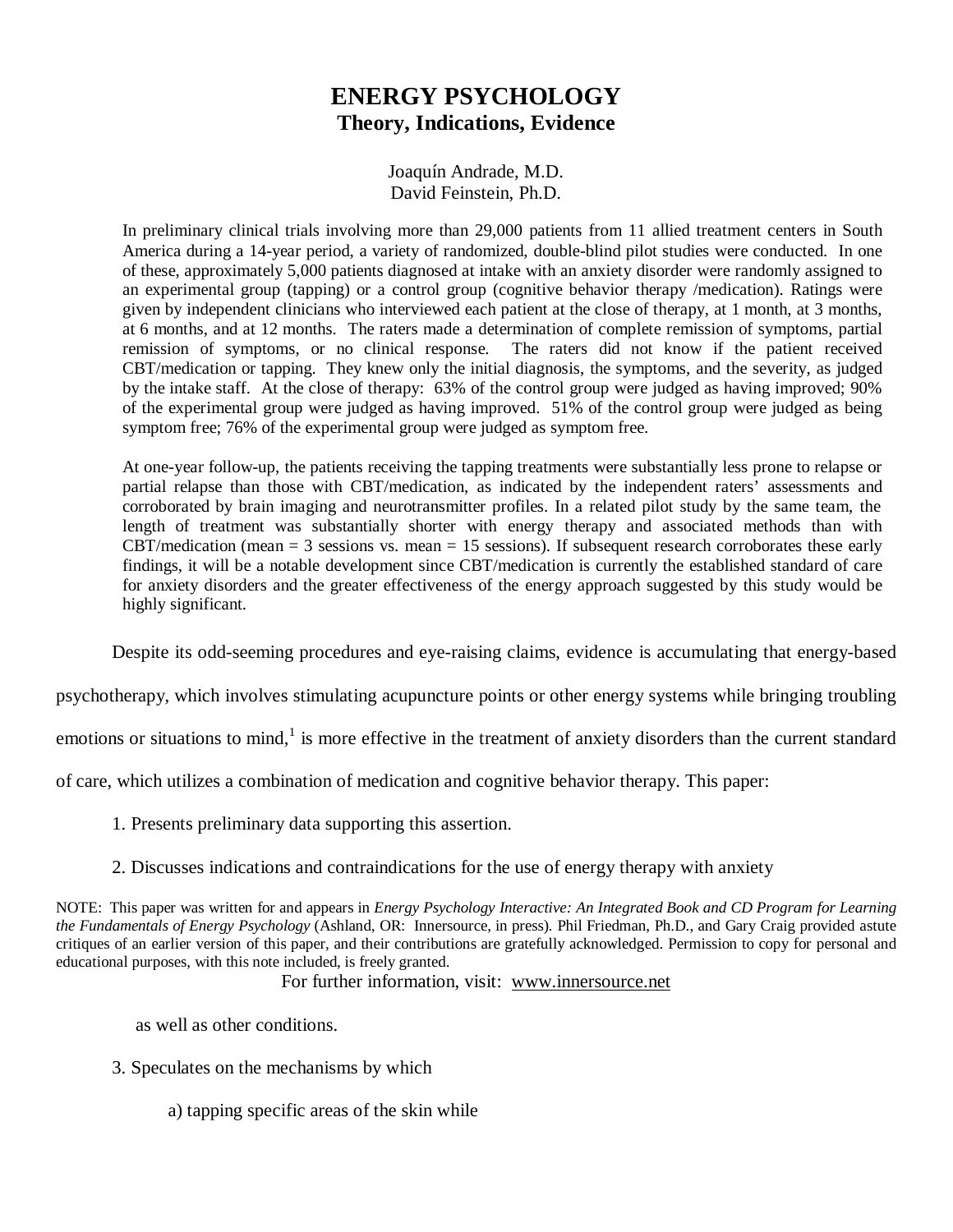b) a stimulus that triggers a disturbed emotional response is mentally accessed apparently alleviates certain psychological disorders.

### **A Winding Road to Effective Anxiety Treatment**

The first author describes his initial encounter with panic disorder, in a crowded urban hospital emergency room, some 30 years ago: The patient was trembling, dizzy, and terrified, pleading, "Help me, Doc, I feel like I'm gonna die!" My medical training had not prepared me for this moment, and I emerged from it determined that I would have a better response the next time I was faced with a patient in acute panic.

This was the first step on a long and winding road. I studied with acknowledged experts on anxiety disorders, attended relevant professional meetings, talked with famous international specialists, read the books they recommended, did my own literature searches, prescribed medications, applied various forms of psychotherapy (from psychodynamic to Gestalt to NLP), learned acupuncture in China, made referrals to alternative practitioners (including those specializing in homeopathy, cranial sacral therapy, chiropractic, flower remedies, applied kinesiology, ozone therapy, and Ayurvedic), sent people on spiritual retreats, used all forms of machines from biofeedback to electric acupuncture, even resorted to sensory deprivation (confining a panic patient in a sensory deprivation tank is a distinguishing sign of a therapist's desperation).

The consistent finding: disappointing results. My colleagues and I were making a difference for perhaps 40 to 50 percent of these people, albeit with multiple relapses, partial cures, and many who never completed treatment. Later, we combined alprazolam and fluoxetine with cognitive behavior therapy, obtaining slightly better outcomes. But never were we able to reach the 70 percent in 20 sessions we had read about. Then came Eye Movement Desensitization and Reprocessing (EMDR), which we learned as an almost secret practice some friends were doing in an East Coast hospital. We began to get more satisfactory responses, yet along with them, disturbing abreactions.

We then learned about tapping selected acupuncture points while having the patient imagine anxietyproducing situations. It was a huge leap forward! We began to obtain unequivocal positive results with the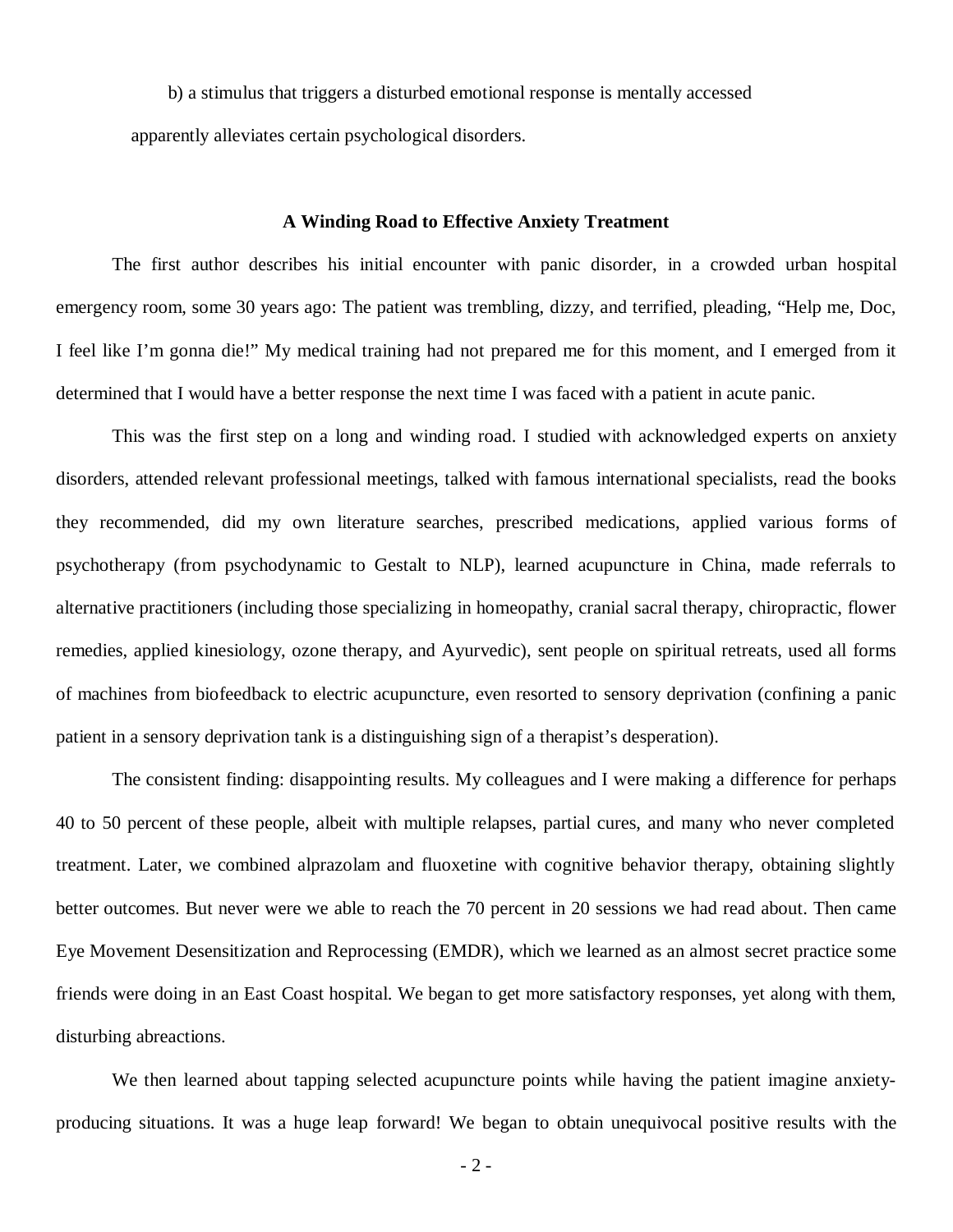majority of panic patients we treated. At first we used generic tapping sequences. Then tapping sequences tailored for panic. Then tapping sequences based on diagnosing the energy pathways involved in each patient's unique condition. All of these strategies yielded good results, slightly better with diagnosis-based sequences, averaging about a 70 percent success rate.

We found we could further enhance these encouraging outcomes by limiting sugar, coffee, and alcohol intake and prescribing a physical exercise program. We emphasized the cultivation of enjoyment. We showed our patients how Norman Cousins used laughter in his own healing and encouraged them to engage in sincere laughter for five minutes twice each day. We introduced natural metabolic substances, such as L-tryptophan, Larginine, and glutamic acid. For rapid symptom relief in severe cases, we found we could combine a brief initial course of medication with the tapping.

With this regime, we have been able to surpass the 70 percent mark. And we have gathered substantial experience indicating that stimulating selected acupoints is at the heart of the treatment and is often sufficient as the sole intervention. Over a 14-year period, our multidisciplinary team, including 36 therapists,<sup>2</sup> has applied tapping techniques (we also use the term "brief sensory emotional interventions") with some 31,400 patients in eleven treatment centers in Uruguay and Argentina. The most prevalent diagnosis<sup>3</sup> was anxiety disorder.<sup>4</sup> For 29,000 of these patients, our documentation included an intake history, a record of the procedures administered, clinical responses, and follow-up interviews (by phone or in person) at one month, three months, six months, and twelve months. We have also systematically conducted numerous clinical trials. Our conclusion, in brief: No reasonable clinician, regardless of school of practice, can disregard the clinical responses that tapping elicits in anxiety disorders (over 70% improvement in a large sample in 11 centers involving 36 therapists over 14 years).

#### **Clinical Trials**

The clinical trials were conducted for the purpose of internal validation of the procedures as protocols were being developed. When acupoint stimulation methods were introduced to the clinical team, many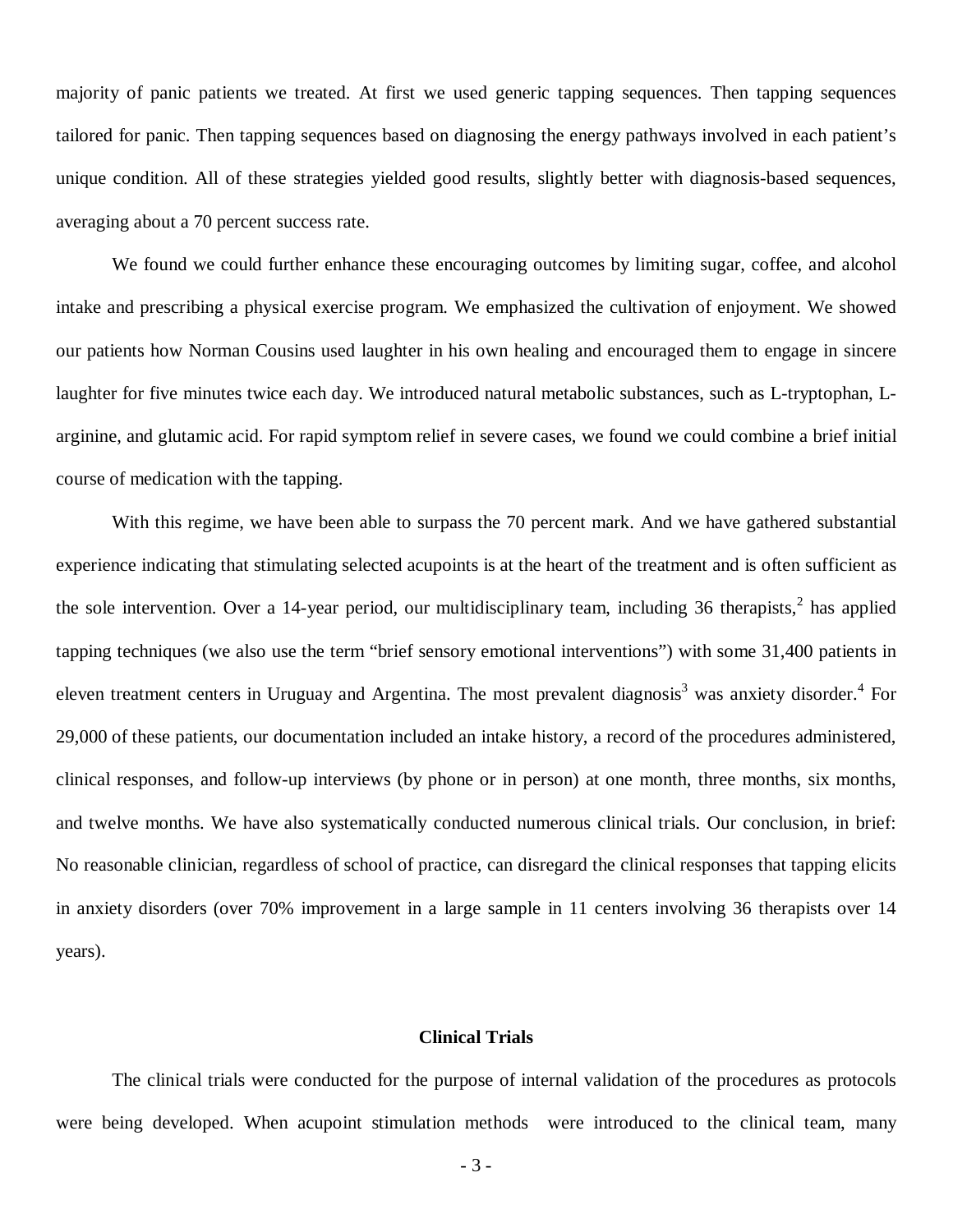questions were raised, and a decision was made to conduct clinical trials comparing the new methods with the CBT/medication approach that was already in place for the treatment of anxiety. These were pilot studies, viewed as possible precursors for future research, but were not themselves designed with publication in mind. Specifically, not all the variables that need to be controlled in robust research were tracked, not all criteria were defined with rigorous precision, the record-keeping was relatively informal, and source data were not always maintained. Nonetheless, the studies all used randomized samples,<sup>5</sup> control groups,<sup>6</sup> and double blind assessment.<sup>7</sup> The findings were so striking that the research team decided to make them more widely available.

Over two dozen separate studies were conducted. In the largest of these (and some of the other studies were sub-sets of this study), approximately 5,000 patients were randomly assigned to receive CBT and medication or tapping treatments. <sup>8</sup> Approximately 2,500 patients were in each group, with diagnoses including panic, agoraphobia, social phobias, specific phobias, obsessive compulsive disorders, generalized anxiety disorders, PTSD, acute stress disorders, somatoform disorders, eating disorders, ADHD, and addictive disorders.<sup>9</sup> The study was conducted over a 5½-year period. Patients were followed by telephone or office interviews at 1 month after treatment, 3 months, 6 months, and 12 months. At the close of therapy, "positive clinical responses" (ranging from complete relief to partial relief to short relief with relapses) were found in 63 percent of those treated with CBT and medication and in 90 percent of those treated with tapping techniques. Complete freedom from symptoms was found in 51 percent and 76 percent, respectively.<sup>10</sup> At one-year followup, the gains observed with the tapping treatments were less prone to relapse or partial relapse than those with CBT/medication, as indicated by the independent raters' assessments and corroborated by brain imaging and neurotransmitter profiles.<sup>11</sup>

The number of sessions required to attain the positive outcomes also varied between the two approaches. In one of the studies, 96 patients with specific phobias were treated with a conventional CBT/medication approach and 94 patients with the same diagnosis were treated using a combination of tapping techniques and an NLP method called *visual-kinesthetic dissociation* (the patient mentally plays a short "film" of the phobic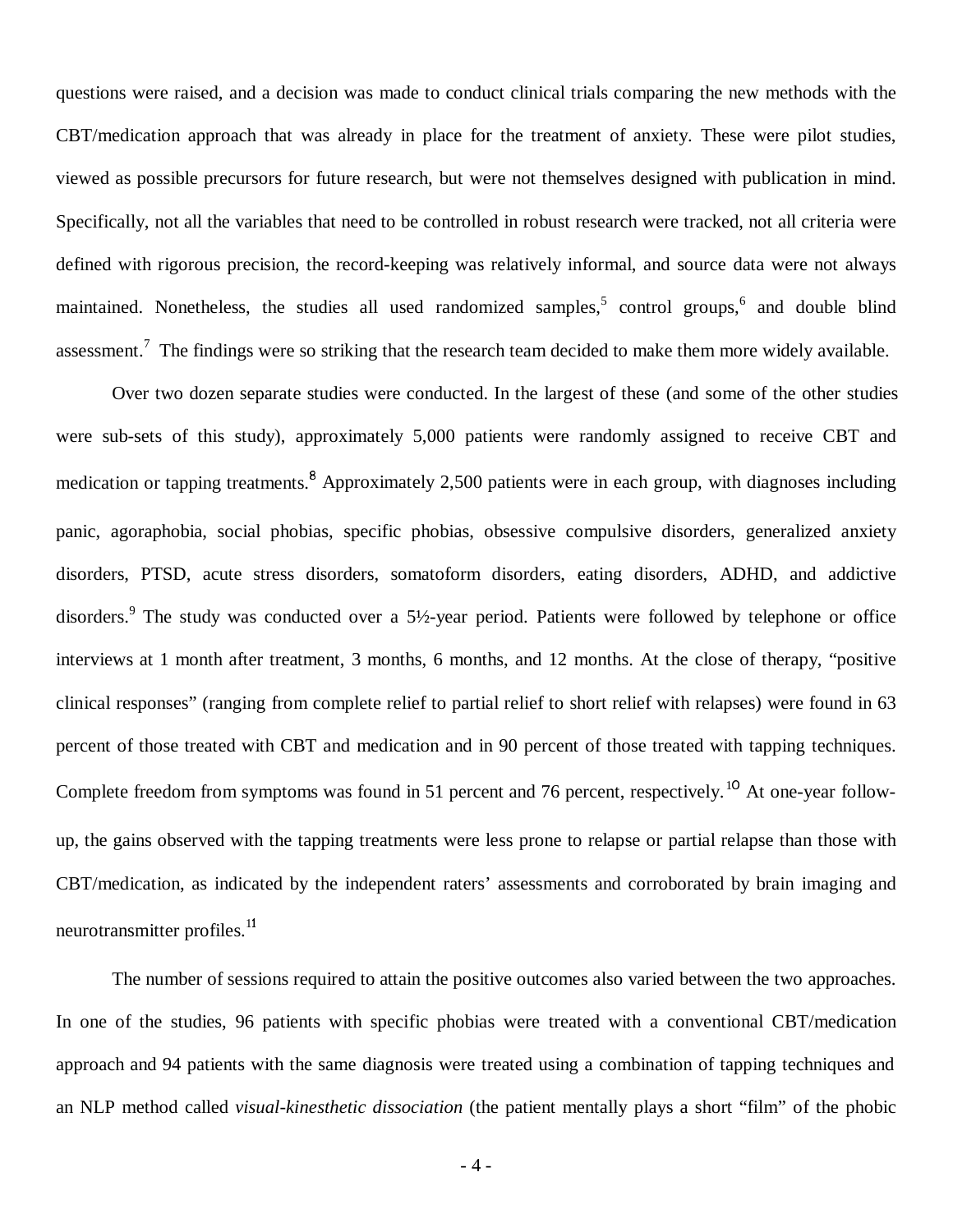reaction while watching it from a distance, and then rapidly rewinds and replays it, gradually entering the film, until a "dis-sociation" from the triggering event is effected). Positive results<sup>12</sup> were obtained with 69 percent of the patients treated with CBT/medication within 9 to 20 sessions, with a mean of 15 sessions. Positive results were obtained with 78 percent of the patients treated with the tapping and dissociation techniques within 1 to 7 sessions, with a mean of 3 sessions.<sup>13</sup> The course of treatment for tapping throughout all trials was generally between 2 and 4 sessions; the course of treatment for CBT/medication was generally between 12 and 18 sessions. Tapping patients were also taught simple sequences to apply at home.

Standard medications for anxiety (benzodiazepines, including diazepam, alprazolam, and clonazepan) were given to 30 patients with generalized anxiety disorder (the three drugs were randomly assigned to subgroups of 10 patients each). Outcomes were compared with 34 generalized anxiety disorder patients who received tapping treatment. The medication group had 70 percent positive responses compared with 78.5 percent for the tapping group. About half the medication patients suffered from side effects and rebounds upon discontinuing the medication. There were no side effects in the tapping group, though one patient had a paradoxical response (increase of anxiety).

Specific elements of the treatment were also investigated. The order that the points must be stimulated, for instance, was investigated by treating 60 phobic patients with a standard 5-point protocol while varying the order in which the points were stimulated with a second group of 60 phobic patients. Positive clinical responses for the two groups were 76.6 percent and 71.6 percent, respectively, showing no significant difference for the order in which the points were stimulated. In other studies, varying the number of points that were stimulated, the specific points, and the inclusion of typical auxiliary interventions such as the "9 Gamut Procedure" did not result in significant differences between groups, although diagnosis of which energy points were involved in the problem led to treatments that had slightly more favorable outcomes. The working hypothesis of the treatment team at the time of this writing is that for many disorders, such as specific phobias, wide variations can be employed in terms of the points that are stimulated and the specifics of the protocol. For a smaller number of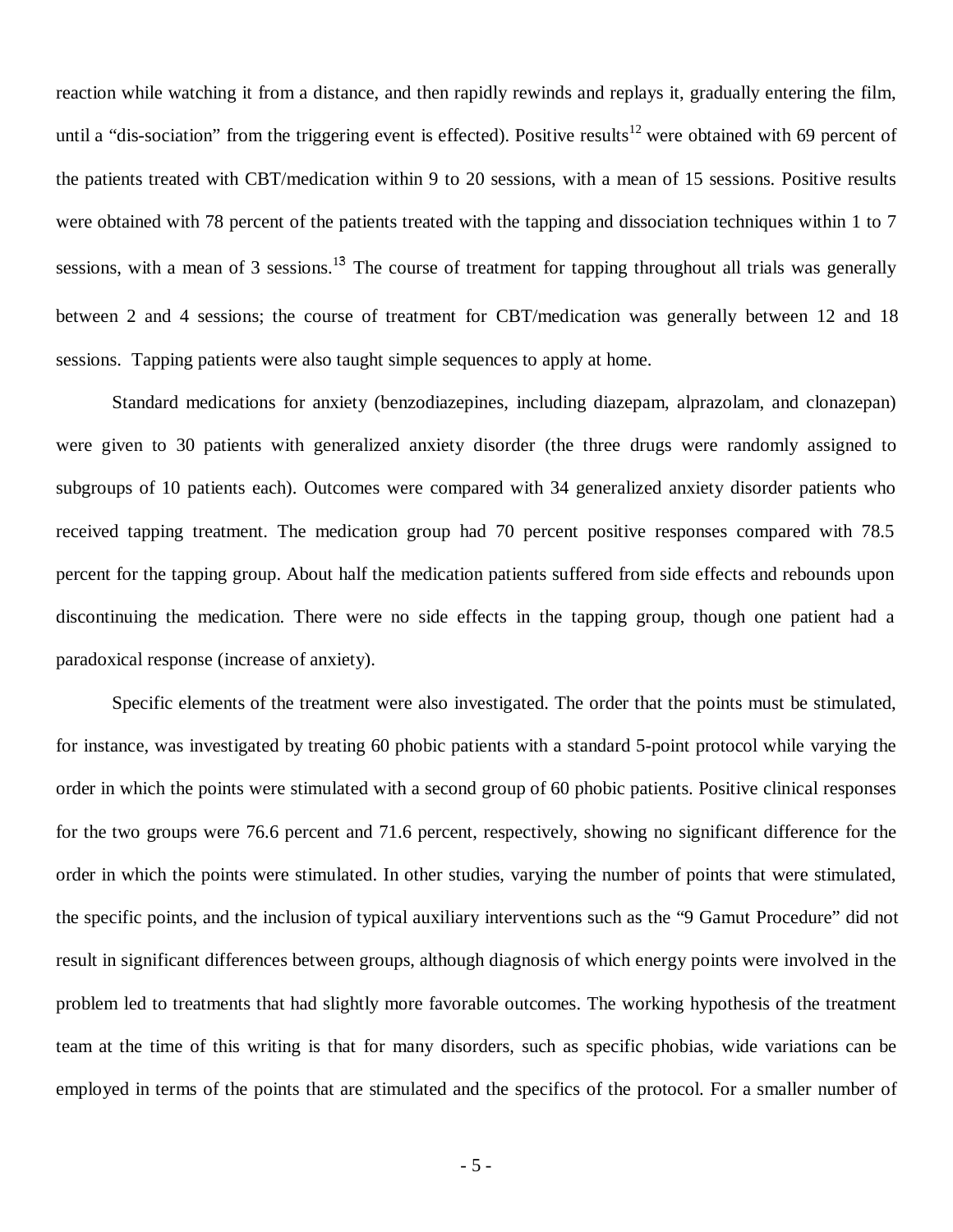disorders, such as OCD and generalized social anxiety, precise protocols must be formulated and adhered to for a favorable clinical response.

In a study comparing tapping with acupuncture needles, 40 panic patients received tapping treatments on pre-selected acupuncture points. A group of 38 panic patients received acupuncture stimulation using needles on the same points. Positive responses were found for 78.5 percent from the tapping group, 50 percent from the needle group.

While it must again be emphasized that these were pilot studies, they lend corroboration to other clinical trials that have yielded promising results regarding the efficacy of energy-based psychotherapy, such as those conducted by Sakai et al. (n=714, representing a wide range of clinical conditions) and Johnson et al. (n=105, all PTSD victims of ethnic violence in Albania, Kosovo). Both of these studies were published in the October 2001 issue of the *Journal of Clinical Psychology*<sup>14</sup> and their full text, along with that of related studies, can be downloaded from www.tftrx.com/5ref.html. For an overview of current research in energy psychology, maintained by the Association for Comprehensive Energy Psychology, visit www.EnergyPsychResearch.org.

### **Indications and Contraindications**

The follow-up data on the 29,000 patients coming from the 11 centers in South America included subjective scores after the termination of treatment by independent raters. The ratings, based on a scale of 1 to 5, estimated the effectiveness of the energy interventions as contrasted with other methods that might have been used.<sup>15</sup> The numbers indicate that the rater believed that the energy interventions produced:

- 1. Much better results than expected with other methods.
- 2. Better results than expected with other methods.
- 3. Similar results to those expected with other methods.
- 4. Lesser results than expected with other methods (only use in conjunction with other therapies).
- 5. No clinical improvement at all or contraindicated.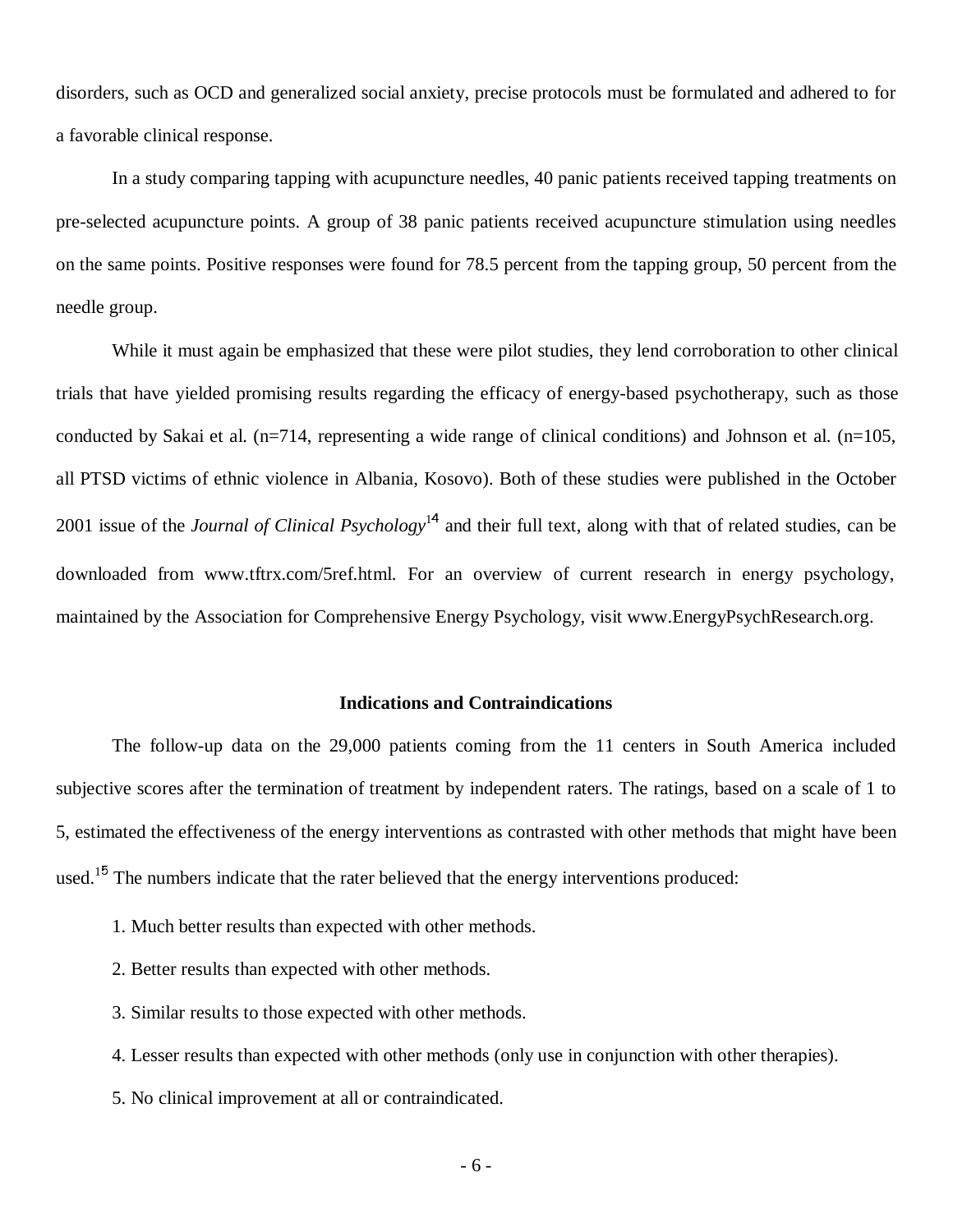It must be emphasized that the following indications and contraindications for energy therapy are tentative guidelines based largely on the initial exploratory research and these informal assessments. In addition, the outcome studies have not been precisely replicated in other settings, and the degree to which the findings can be generalized is uncertain. Nonetheless, based upon the use of tapping techniques with a large and varied clinical population in 11 settings in two countries over a 14-year period, the following impressions can serve as a preliminary guide for selecting which clients are good candidates for acupoint tapping. There is also considerable overlap between these tentative guidelines and other published reports.<sup>16</sup>

**Rating of 1—"Much better results than with other methods."** Many of the categories of anxiety disorder were rated as responding to energy interventions much better than to other modalities. Among these are panic disorders with and without agoraphobia, agoraphobia without history of panic disorder, specific phobias, separation anxiety disorders, post-traumatic stress disorders, acute stress disorders, and mixed anxietydepressive disorders. Also in this category were a variety of other emotional problems, including fear, grief, guilt, anger, shame, jealousy, rejection, painful memories, loneliness, frustration, love pain, and procrastination. Tapping techniques also seemed particularly effective with adjustment disorders, attention deficit disorders, elimination disorders, impulse control disorders, and problems related to abuse or neglect.

**Rating of 2—"Better results than with other methods."** Obsessive compulsive disorders, generalized anxiety disorders, anxiety disorders due to general medical conditions, social phobias and certain other specific phobias, such as a phobia of loud noises, were judged as not responding quite as well to energy interventions as did other anxiety disorders, but they were still rated as being more responsive to an energy approach than they are to other methods. Also in this category were learning disorders, communication disorders, feeding and eating disorders of early childhood, tic disorders, selective mutism, reactive detachment disorders of infancy or early childhood, somatoform disorders, factitious disorders, sexual dysfunction, sleep disorders, and relational problems.

**Rating of 3—"Similar to the results expected with other methods."** Energy interventions seemed to fare about equally well as other therapies commonly used for mild to moderate reactive depression, learning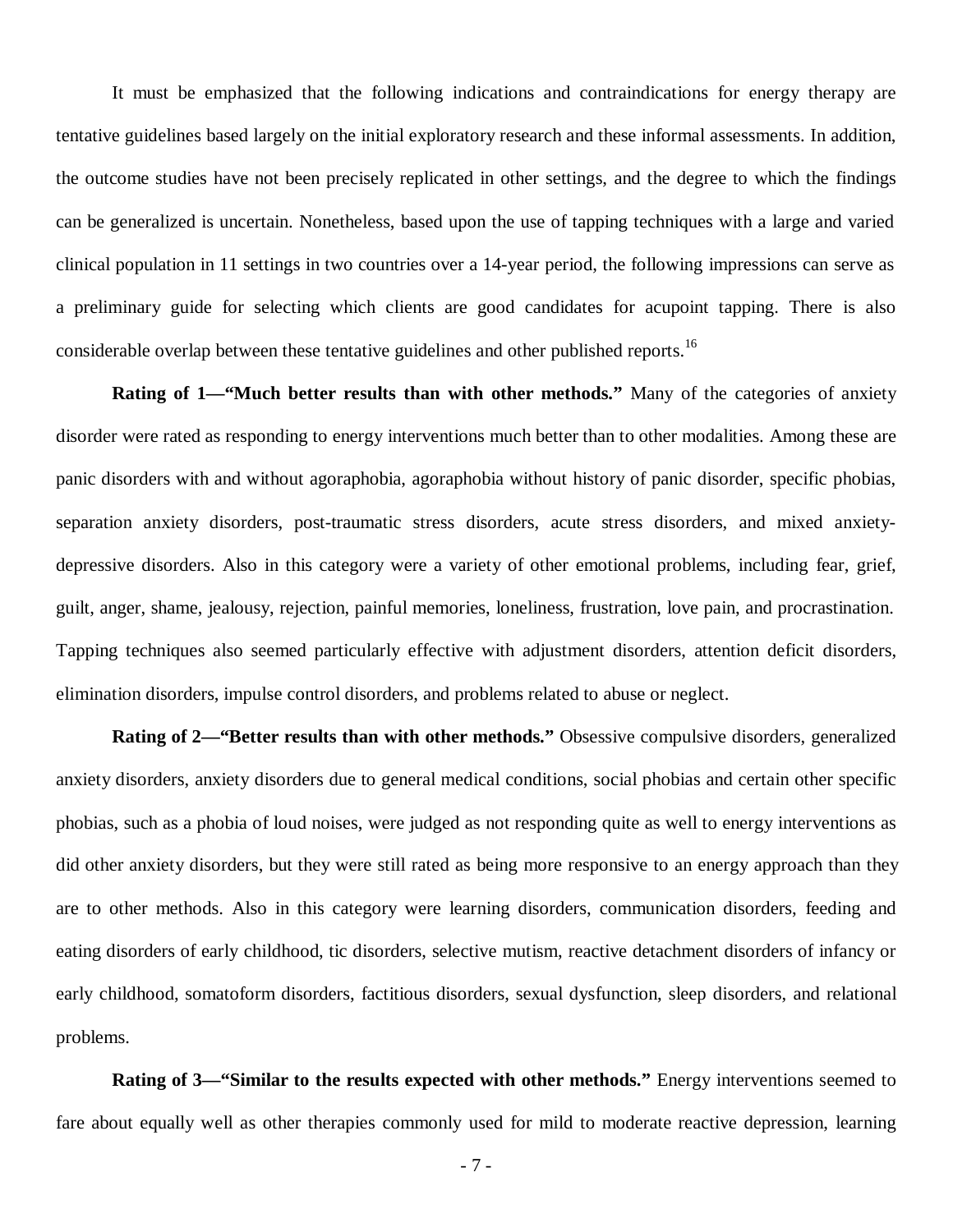skills disorders, motor skills disorders, and Tourette's syndrome. Also in this category were substance abuserelated disorders, substance-induced anxiety disorders, and eating disorders. For these conditions, a number of treatment approaches can be effectively combined to draw upon the strengths of each.

**Rating of 4—"Lesser results than expected with other methods***.***"** The clinicians' post-treatment ratings suggest that for major endogenous depression, personality disorders, and dissociative disorders, other therapies are superior as the primary treatment approach. Energy interventions might still be useful when used in an adjunctive manner.

**Rating of 5—"No clinical improvement or contraindicated."** The clinicians' ratings of energy therapy with psychotic disorders, bipolar disorders, delirium, dementia, mental retardation, and chronic fatigue indicated no improvement. While anecdotal reports that people within these diagnostic categories have been helped with a range of life problems are numerous, and seasoned healers might find ways of adapting energy methods to treat the conditions themselves, the typical psychotherapist trained only in the rudimentary use of acupoint stimulation should have special training or understanding for working with these populations before applying energy methods.

**Other Guidelines.** Even though the above guidelines are preliminary and heuristic, diagnosis is clearly a key indicator of how and when to bring energy-based psychotherapy into the treatment setting. As part of the diagnostic work-up, co-morbidities should also be carefully identified. Their presence of course influences the treatment strategy. Even in cases where energy interventions are not the treatment of choice, they can be used as a complement to other psychotherapies, drugs, and medical procedures. In these cases, it is useful to orient them around well-defined emotional issues and it is critical to keep other treatment team members informed about the energy treatment and its purpose. While interventions that tap acupuncture points appear to be effective in alleviating a wide range of physical disorders, much as acupuncture with needles can be applied to illnesses ranging from allergies to cancer, strong caution must be used when addressing physical diseases or undiagnosed pain. Medical examinations and the participation of medical personnel is indicated when addressing any serious medical conditions or symptoms that might prove to be the first evidence of a serious condition. One the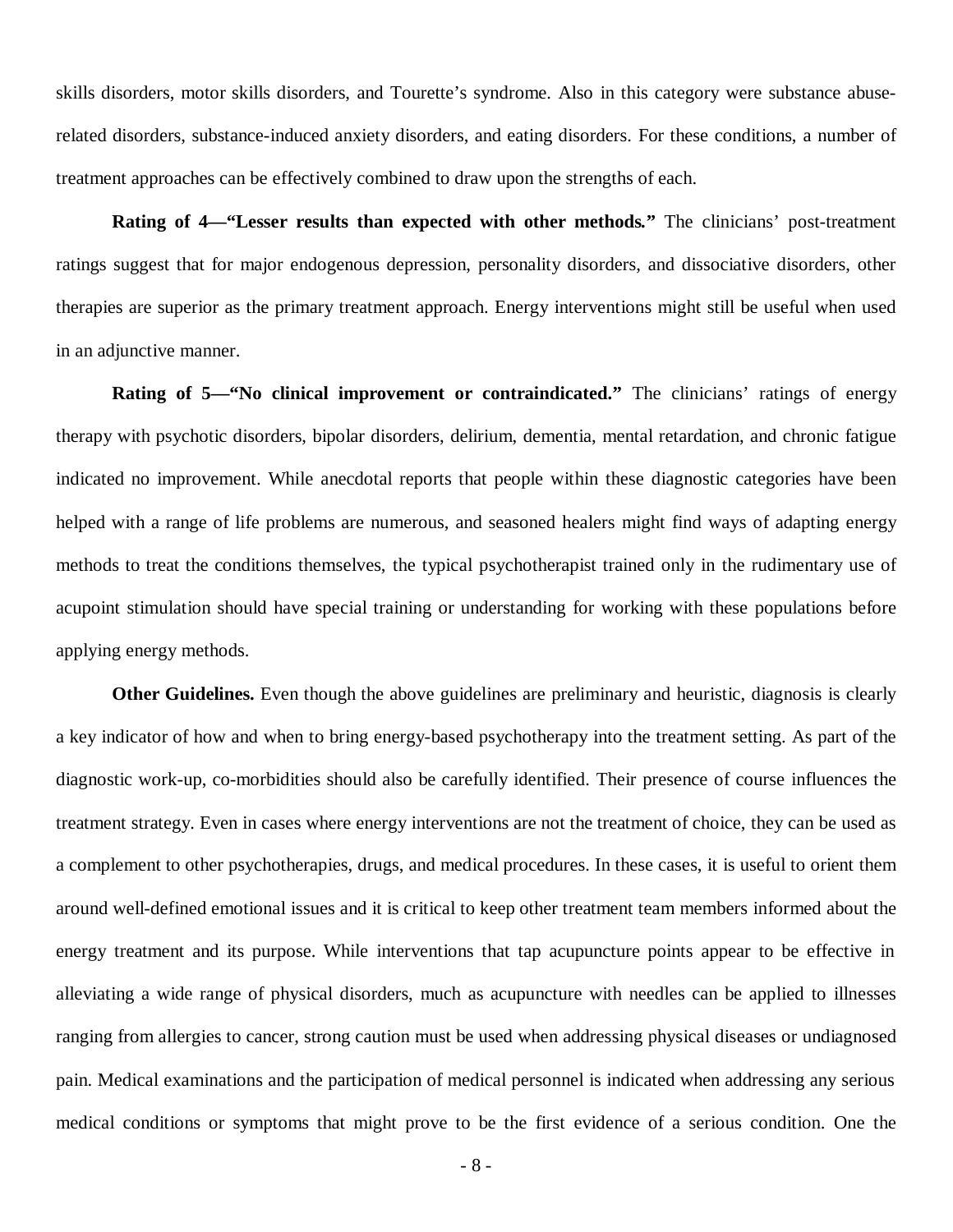potential hazards is that tapping acupoints may bring about subjective improvement that ultimately wastes lifesaving time.

#### **Joseph Wolpe's Seminal Contribution to Energy Psychology**

When Joseph Wolpe developed systematic desensitization in the 1950s, he provided the next several generations of clinicians their most potent single non-pharmacological tool for countering severe anxiety conditions. Patients were taught how to relax each of the body's major muscle groups. With the muscle groups relaxed, they would bring to mind a thought or image that evoked an item from the bottom of a hierarchy of anxiety-provoking situations they had prepared earlier. They would learn to shift the focus between *holding* the thought or image and *relaxing* the muscle groups until the thought or image was progressively associated with a relaxed response. They would then systematically move up the hierarchy, reconditioning the response to each thought or image by replacing the anxious or fearful response with a relaxed response.

This process is the closest cousin energy therapy has among traditional psychotherapeutic modalities. Both approaches bring a problematic emotion to mind and introduce a physical procedure that neutralizes the emotion. But energy therapy also has a much older relative, whose lineage substantially expands the range of problems that may be addressed and the precision with which they may be targeted. That progenitor is the practice of acupuncture.

Rather than to relax the *muscle tension* associated with anxiety or fear, energy therapy corrects for a disturbed pattern in the specific *energy pathways* or *meridians* that are affected when the client is mentally engaged with a problematic situation. For this reason, one of the strengths of energy-based psychotherapy is the range of emotional conditions with which it is effective. Each of the body's major energy pathways is believed to be associated with specific emotions and themes. A stimulus that brings a meridian out of harmony or balance (while this is a complex concept, terms such as underenergy, overenergy, and stagnant energy might each apply) also activates the emotion associated with that meridian. The treatment pairs the stimulus with an energy intervention that rebalances the meridian, bringing it back into coherence and harmony with the body's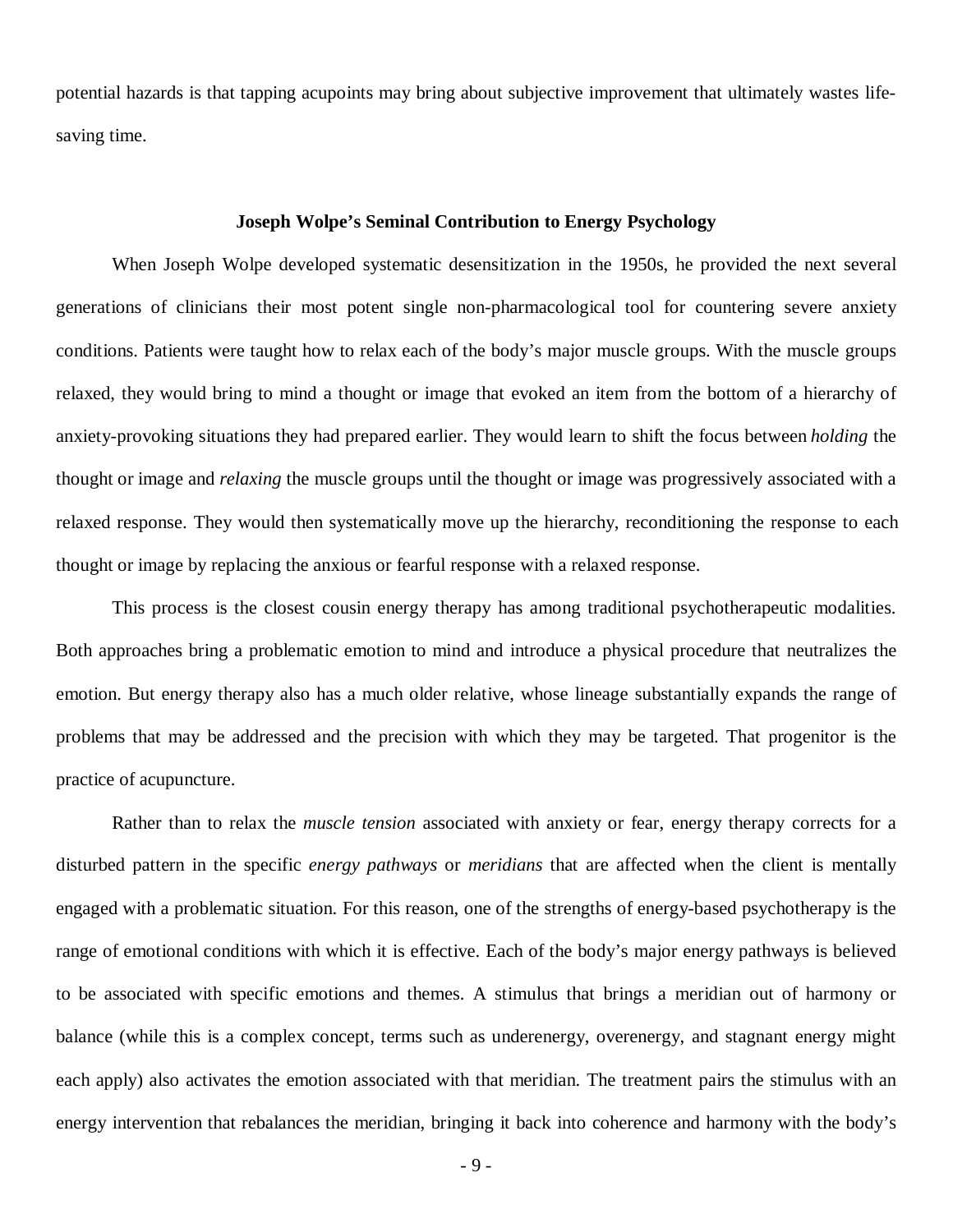overall energy system. A disturbed meridian response is replaced by an undisturbed response. Just as deep muscle relaxation can neutralize a specific fear in systematic desensitization, calming a disturbed meridian can disengage the emotional reaction associated with that meridian.

It is because of the wide spectrum of emotions that are governed by the meridian system<sup>17</sup> that tapping interventions have a greater power and applicability than systematic desensitization. Systematic desensitization can neutralize anxiety-based responses by countering them with deep muscle relaxation, but that is the only key on its keyboard. Interventions capable of restoring balance to any of the major meridians can address the entire scale of human emotions, from anxiety and fear to anger, grief, guilt, jealousy, over-attachment, self-judgment, worry, sadness, and shame. Note the spectrum of problematic emotions for which the raters in the South American studies found energy interventions to produce "much better results than other methods." These impressions are corroborated by reports from practitioners in numerous other settings who have been impressed by the speed with which a wide range of problematic emotions can be overcome by using energy interventions.<sup>18</sup>

#### **Possible Mechanisms**

While a framework that links specific emotions with specific energy pathways requires a paradigm-leap for most Western psychotherapists, the hypothesis is central to traditional Chinese medicine, a 5,000-year-old method that is currently the most widely practiced medical approach on the planet. Its venerable though sometimes quaint concepts are now being blended with modern scientific understanding and empirical validation, and an approach is developing that holds great promise for Western medicine as well as for psychotherapy.

The most controversial idea that emerges for psychotherapy is that the body is surrounded and permeated by an *energy field which carries information*19 Disturbances in this energy field are said to be reflected in emotional disturbances. The concept of energy fields carrying information that impacts biological and psychological functioning is appearing independently in the writings of scientists from numerous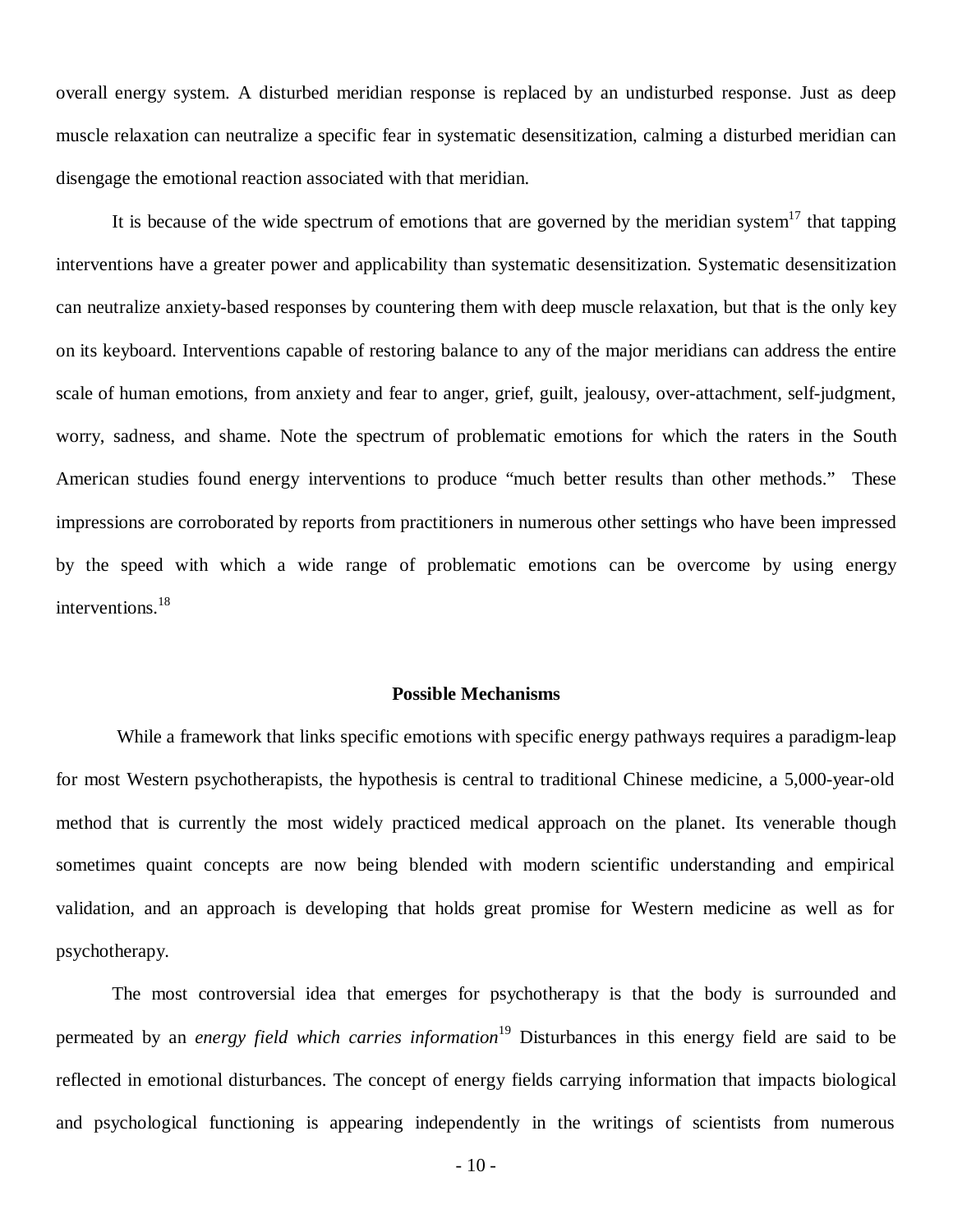disciplines, ranging from neurology to anesthesiology, from physics to engineering, and from physiology to medicine.<sup>20</sup> In energy psychology, this two-part formulation, in which biochemistry and invisible physical fields are believed to be working in tandem, has been used to explain the rapid changes that are often witnessed in long-standing emotional patterns. Changes in the energy field are understood as having the power to shift the *organization* of electrochemical processes.

Many of the electrochemical processes that are probably involved have been mapped.<sup>21</sup> When a person thinks about an emotional problem, activation signals can be registered by various brain-imaging techniques at the amygdala, hippocampus, orbital frontal cortex, and several other central nervous system structures. When tapping is simultaneously introduced, the receptors that are sensitive to pressure on the skin send an afferent signal, regulated by the calcium ion, through the medial lemniscus, that reaches the parietal cortex and from there is directed to other cortical and limbic regions. The interaction of these signals appears to cause a shift in the biochemical foundations of the problem.<sup>22</sup> One hypothesis is that the signal sent by tapping "collides" with the signal produced by thinking about the problem, introducing "noise" into the emotional process, which alters its nature and its capacity to produce symptoms. Enhanced serotonin secretion also correlates with tapping specific points.

Whether serotonin, the calcium ion, or the energy field (or some combination) is the primary player in the sequence by which tapping reconditions disturbed emotional responses to thoughts, memories, and events, early clinical trials suggest that easily replicated procedures seem to yield results that are more favorable than other therapies for a range of clinical conditions. Based on the preliminary findings in the South American treatment centers, new and more rigorous studies by the same team are planned or underway. Many are designed to corroborate the informal findings reported in this paper. Others will investigate new protocols for patients who have not responded well to more standardized energy interventions. Others will focus on the neurological correlates of energy interventions, using LORETA tomography and other brain imaging devices. While much more investigation is still needed to understand and validate an energy approach, early indications are quite promising.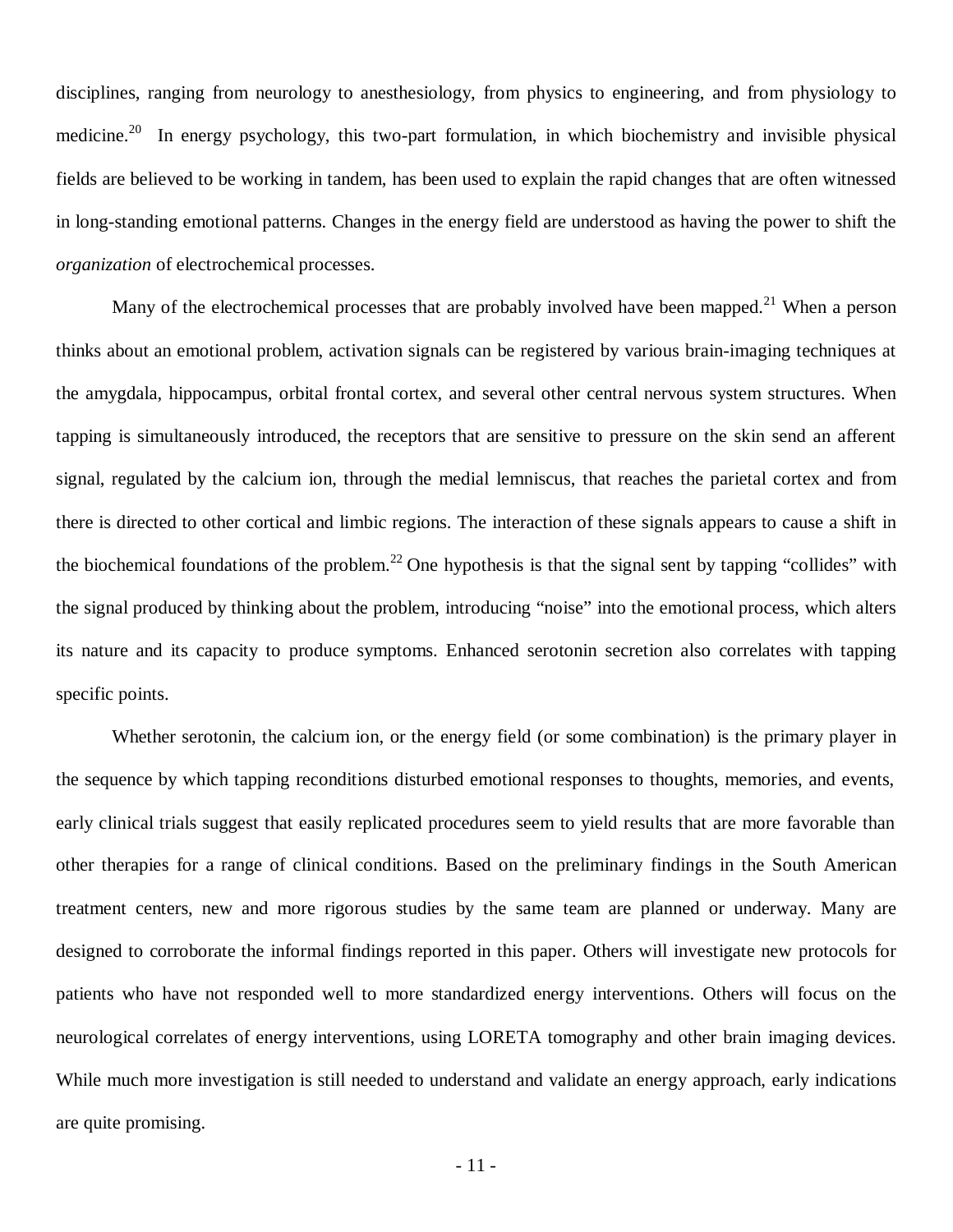## **Notes**

<sup>1</sup> "Energy psychology," "energy-based psychotherapy," and "energy therapy" all refer to the therapeutic modality represented, for instance, by the Association for Comprehensive Energy Psychology (www.energypsych.org). Earlier therapeutic modalities within psychology and psychiatry that focus on the body's energy systems extend back at least to Wilhelm Reich and are seen in contemporary practices such as bioenergetics and Gestalt therapy.

<sup>2</sup> The initial group included 22 therapists. Of the 36 clinicians to eventually participate in the studies over the 14-year period, 23 were physicians (anxiety is typically treated by the primary care physician in Argentina and Uruguay; 5 of the 23 physicians were psychiatrists), 8 were "clinical psychologists" (in both countries, the use of this title requires the equivalent of a masters degree, substantial supervised clinical experience, and specialized credentials as a clinical psychologist), 3 were mental health counselors, and 2 were RNs. All of them had extended experience treating or assisting in the treatment of anxiety disorders. Their experience with energy psychology methods ranged from six months in the initial phases of the clinical trials to some who by the end had been using energy techniques for 14 years. Most were initially trained in Thought Field Therapy and later incorporated related techniques, generally customizing their approach as they gained experience. During the fourteen years, some of the 36 therapists were on staff the entire period, some on the initial team left, others came onto the team while the clinical trials were underway.

<sup>3</sup> Various assessment instruments were used over the course of the 14 years. However, in each clinical trial, the assessment methods were standardized. Careful clinical interviews were always taken, physical exams were given when indicated, and interview data were supplemented by scores from assessment instruments such as the Beck Anxiety Inventory, the Spielberger State-Trait Anxiety Index, SPIN for social phobias, and the Yale-Brown Obsessive-Compulsive Scale for OCD. The most objective assessment tool that was used involved preand post-treatment functional brain imaging (computerized EEG, evoked potentials, and topographic mapping).

 Anxiety disorders were defined as including panic disorders, post-traumatic stress disorders, specific phobias, social phobias, obsessive-compulsive disorders, and generalized anxiety disorders.

<sup>5</sup> Over the 14 years, a series of randomization methods were used for assigning patients to a treatment group or a control group. Simple randomization tables were used initially; increasingly sophisticated randomization software was subsequently introduced.

<sup>6</sup> Because the conventional treatment for anxiety—cognitive behavior therapy (CBT) plus medication—was already being used at the point the energy interventions were introduced to the clinical staffs, patients were randomly assigned for conventional CBT/medication treatment (which constituted the control group) or for energy-based treatment (which constituted the experimental group).

<sup>7</sup> The raters assessing the patient's progress at the close of therapy and in the follow-up interviews were clinicians who were not involved in the patient's treatment and were not aware of which treatment protocol had been administered. Both the patients and the raters were instructed not to discuss with one another the therapy procedures that had been used. The raters were given a close variant of the following instructions: "This patient was diagnosed with [detailed diagnosis, symptoms, and severity of the disorder as judged at intake] and a course of a given treatment was applied. Please assess if the patient is now asymptomatic, shows partial remission, or had no clinical response." Psychological testing and brain mapping were administered by still other individuals who were neither the patient's clinician nor rater.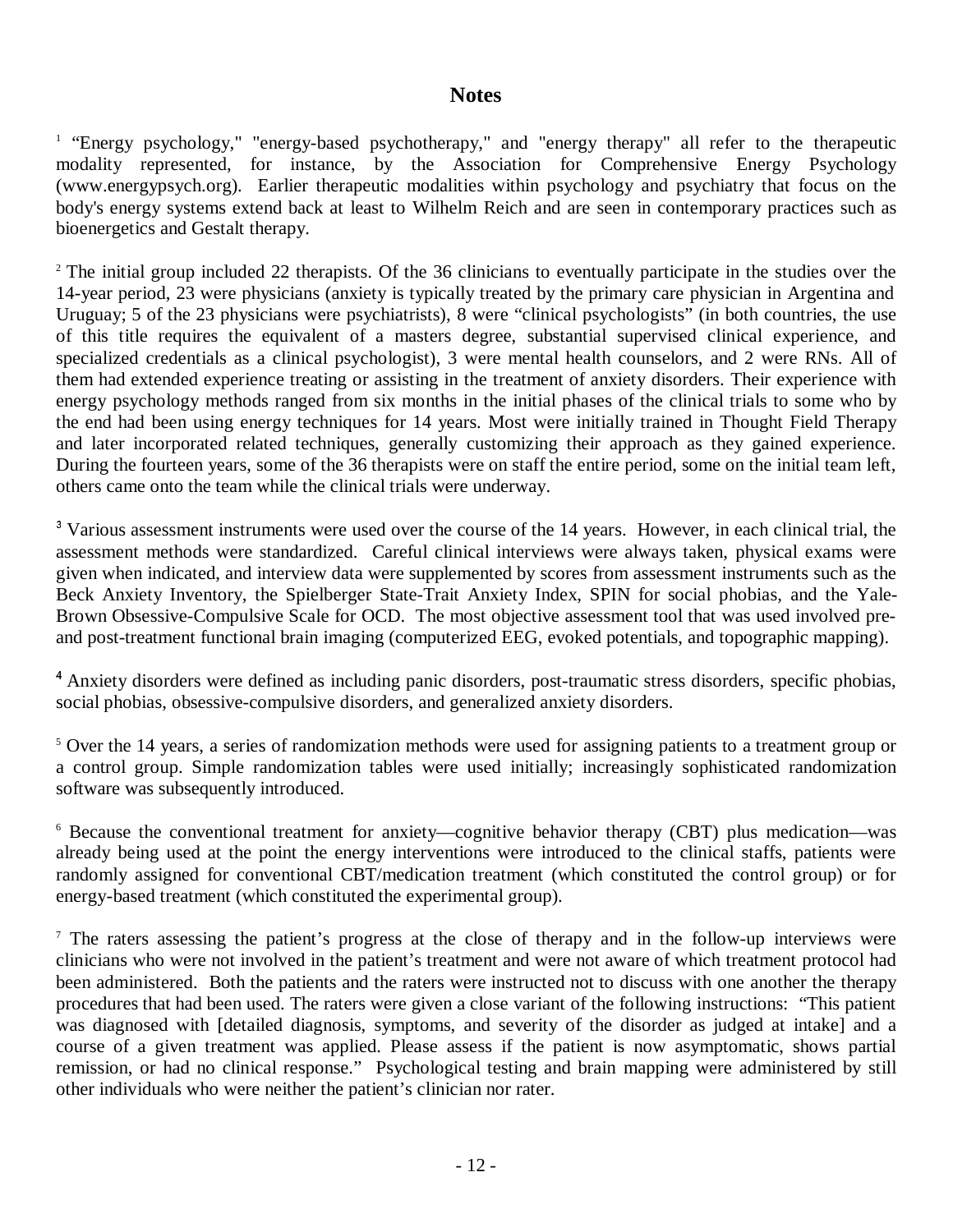<sup>8</sup> The clinicians were generally proficient in both CBT and energy methods. A team approach was used in which non-medical therapists worked with physicians who prescribed medications for the CBT patients. Patients receiving energy treatments did not receive medication. There was advance agreement among the clinical staff about the nature of CBT and about the kinds of tapping protocols that would be used with any specific subset of patients. The same clinician might provide CBT for one patient and an energy approach for another, but the two approaches were not mixed.

<sup>9</sup> In addition to clinical interviews and physical exams where indicated, the clinician would order specific assessment instruments that were judged as being most appropriate for measuring subsequent treatment gains based on the initial diagnosis. The Beck Anxiety Inventory was given to approximately 60% of these patients, but other scales, such as SPIN for social phobias or the Yale-Brown Scale for OCD were administered instead when these diagnoses were suspected based on the intake interview.

<sup>10</sup> Clinical outcomes were assessed based upon interviews conducted by raters who were not involved in the therapy. These assessments were then compared with the pre- and post-treatment test scores and the pre- and post-treatment digitized brain mappings. Functional brain imaging was done with approximately 95% of the patients and can identify, for instance, excessive beta frequencies in the prefrontal and temporal regions, which is a typical profile of anxiety. Most recently, LORETA tomographies were introduced, allowing the identification of dysfunction in deeper structures, such as the amygdala and locus ceruleus.

While this aspect of the study could and will be the basis of future reports, in brief, the brain mapping correlated with other measures of improvement, specifically the psychological test data and the conclusions reached by the raters. The patients assessed as showing the greatest improvement also showed the largest reduction of beta frequencies.

The differences revealed by neuroimaging between the control group and the tapping group are perhaps the study's most provocative heuristic finding, and the research team is conducting further investigation into these differences. In brief, even when symptoms improved, the neurological profiles for the control group were only slightly modified from the initial pathological indicies. In the tapping group, however, the amelioration of symptoms *ran parallel* with modifications in the neurological profiles toward the normal reference range. The hypothesis now being investigated is that the tapping procedures somehow facilitate a deep, systemic homeostasis, as if the effect is not "suppression-augmentation" but rather a homeodynamic adaptation.

<sup>11</sup> Approximately 90% of the patients participated in follow-up interviews at one year. This high proportion is attributed to the relatively low mobility of the populations served, the intimate quality of the doctor-patient relationship in Uruguay and Argentina, and the persistence of the research team. Also, the follow-up interviews were most frequently conducted over the phone, with patients encouraged to come in for a more in-depth interview when relapses were reported.

Relapse or partial relapse was found more frequently in the control group than in the tapping group at each posttherapy assessment (3, 6, and 12 months). Partial relapses at one-year follow-up were 29% for the control group and 14% for the tapping group. Total relapses were 9% for the control group and 4% for the tapping group. This data is contaminated, however, by the administrative policy of inviting participants back for further treatment if the 3-month or 6-month follow-up interviews indicated relapse. Because both groups were given the opportunity for further treatment, the differences between the groups may, however, still be significant. The relapse data also varied depending on diagnosis. Disorders such as OCD and severe agoraphobia, for instance, were far more prone to relapse under either treatment condition than specific phobias, social phobias, learning disorders, or general anxiety disorder.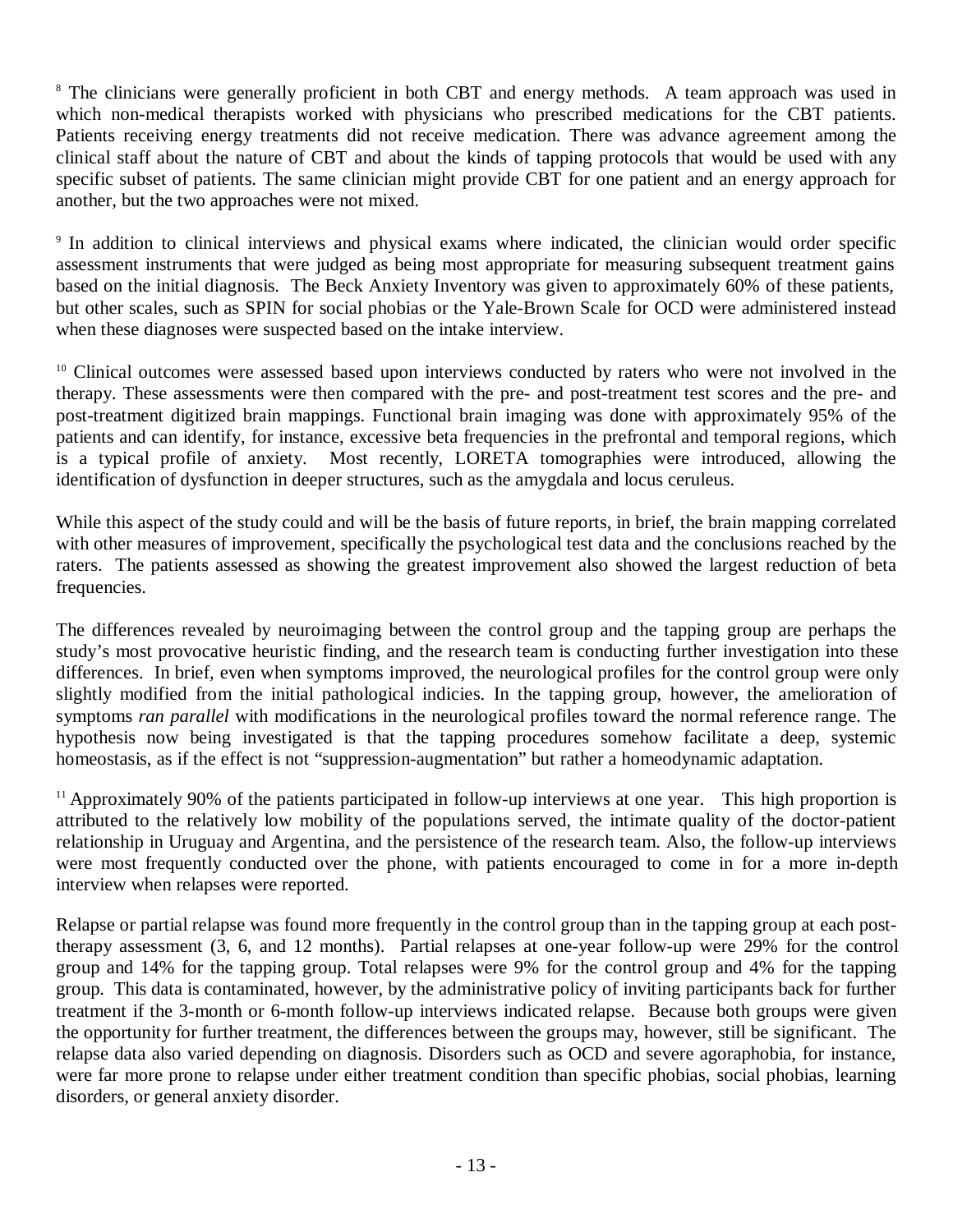Differences in the stability of treatment gains between the groups were corroborated by electrical and biochemical measures. Brain mapping revealed that the tapping cases tended to be distinguished by a general pattern of wave normalization throughout the brain which, interestingly, not only persisted at 12-month followup but became more pronounced. An associated pattern was found in neurotransmitter profiles. With generalized anxiety disorder, for example, norepinephrine came down to normal reference values and low serotonin went up. Parallel electrical and biochemical patterns were not found in the control group.

 $12$  Results in this sub-study were assessed as in footnote 10. The number of sessions was determined by mutual agreement between the therapist and the patient that further treatment was not indicated.

<sup>13</sup> While in this particular sub-study the addition of the NLP technique may have skewed the results in favor of the tapping techniques, the overall findings with the 29,000 patients suggest that similar results are gained without the inclusion of the NLP technique.

<sup>14</sup> Although these articles were published along with scathing editorial critiques of the assessment techniques, case selection, data analysis, and overall design, others have found that despite these flaws, they are "fascinating preliminary reports from a clinical standpoint" (Hartung, J., and Galvin, M. *Energy Psychology and EMDR: Combining Forces to Optimize Treatment.* New York: Norton, 2003, p. 59).

<sup>15</sup> While subjective ratings of this nature certainly fall short of being established assessment instruments, the purpose of the ratings was to help the South American clinics generate guidelines for the use of energy interventions. The staff reports that these guidelines have proven administratively useful and clinically trustworthy, although the degree that they might generalize to other settings is unknown.

<sup>16</sup> Hartung & Galvin, *op. cit. 16*, pp. 31 - 33.

<sup>17</sup> In the time-honored and strikingly sophisticated "five element theory" of traditional Chinese medicine (known as wu zing and probably conceived around 400 B.C.), each of five basic "elements" is associated with a primary impulse or rhythm found in nature (represented by the metaphors of water, wood, fire, earth, and metal). These impulses (a more precise translation than elements is "phases in dynamic motion") have two distinct varieties, one being more active and outwardly focused (yang), the other being more passive and inwardly focused (yin). Each of twelve major energy pathways or meridians is associated with one of these primary impulses in its more active or more passive state.

The characteristics of each meridian and its functions reflect the characteristics of its element. When an imbalance arises in the energies of a meridian, this may be a precursor to physical illness related to the meridian's element and function, but it is also often expressed more immediately through the activation of a specific emotion. For instance, the "water element" meridians, not surprisingly, are kidney and bladder. The emotions that are associated with water element fall along the continuum from fear to intelligent caution. Imbalances in the kidney meridian, which is the yin aspect of water element, lead to an internal fearful state. Imbalances in the bladder meridian, which is the yang aspect of water element, lead more to reactive fears as events unfold.

Each meridian governs a specific emotion derived from its element and energetic (active or passive). While the form and expression of that emotional impulse may vary considerably as it interacts with the many other factors making up a human personality, the basic relationship that is of concern within energy psychology is that a disturbance in a meridian's energies tends to evoke a specific emotion. Treating the energy disturbance deactivates the emotion.